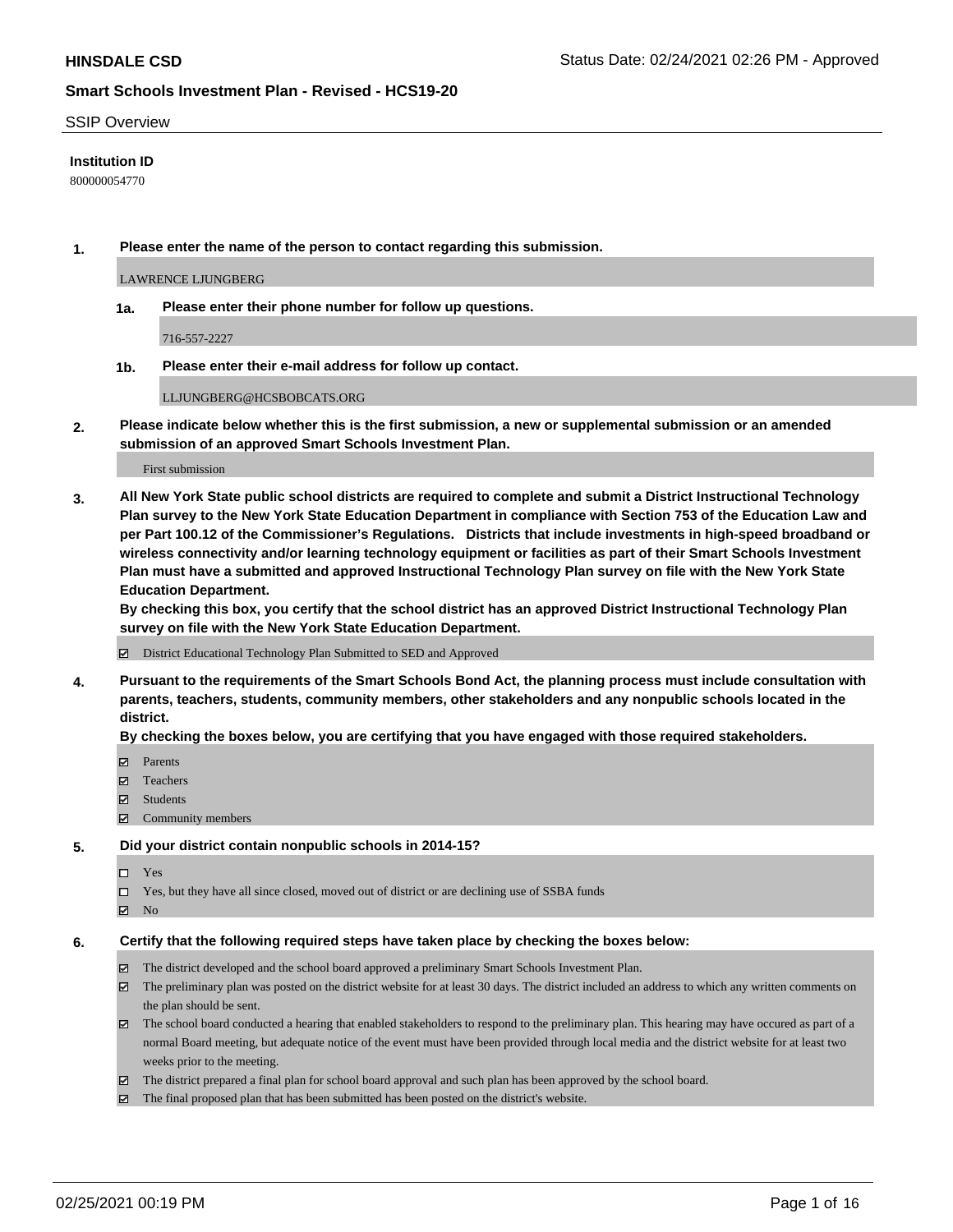SSIP Overview

**6a. Please upload the proposed Smart Schools Investment Plan (SSIP) that was posted on the district's website, along with any supporting materials. Note that this should be different than your recently submitted Educational Technology Survey. The Final SSIP, as approved by the School Board, should also be posted on the website and remain there during the course of the projects contained therein.**

Smar Schools Plan 1.pdf

**6b. Enter the webpage address where the final Smart Schools Investment Plan is posted. The Plan should remain posted for the life of the included projects.**

https://www.hinsdalebobcats.org/cms/lib/NY19000462/Centricity/ModuleInstance/216/Smart%20Schools%20Investment%20Plan%20- %20Revised%20-%20Revised%20-%20HINSDALE%20CSD.pdf

**7. Please enter an estimate of the total number of students and staff that will benefit from this Smart Schools Investment Plan based on the cumulative projects submitted to date.**

500

**8. An LEA/School District may partner with one or more other LEA/School Districts to form a consortium to pool Smart Schools Bond Act funds for a project that meets all other Smart School Bond Act requirements. Each school district participating in the consortium will need to file an approved Smart Schools Investment Plan for the project and submit a signed Memorandum of Understanding that sets forth the details of the consortium including the roles of each respective district.**

 $\Box$  The district plans to participate in a consortium to partner with other school district(s) to implement a Smart Schools project.

**9. Please enter the name and 6-digit SED Code for each LEA/School District participating in the Consortium.**

| <b>Partner LEA/District</b> | <b>ISED BEDS Code</b> |
|-----------------------------|-----------------------|
| (No Response)               | (No Response)         |

**10. Please upload a signed Memorandum of Understanding with all of the participating Consortium partners.**

(No Response)

**11. Your district's Smart Schools Bond Act Allocation is:**

\$597,835

**12. Final 2014-15 BEDS Enrollment to calculate Nonpublic Sharing Requirement**

|            | <b>Public Enrollment</b> | Nonpublic Enrollment | 'Total Enrollment | l Nonpublic Percentage |
|------------|--------------------------|----------------------|-------------------|------------------------|
| Enrollment | 439                      |                      | 439.00            | 0.00                   |

**13. This table compares each category budget total, as entered in that category's page, to the total expenditures listed in the category's expenditure table. Any discrepancies between the two must be resolved before submission.**

|                                            | <b>Sub-Allocations</b> | <b>Expenditure Totals</b> | <b>Difference</b> |
|--------------------------------------------|------------------------|---------------------------|-------------------|
| School Connectivity                        | 35,196.00              | 35,196.00                 | 0.00              |
| Connectivity Projects for<br>l Communities | $\overline{0.00}$      | 0.00                      | 0.00              |
| Classroom Technology                       | 0.00                   | 0.00                      | 0.00              |
| Pre-Kindergarten Classrooms                | 0.00                   | 0.00                      | 0.00              |
| Replace Transportable<br>Classrooms        | $\overline{0.00}$      | 0.00                      | 0.00              |
| High-Tech Security Features                | 196,881.00             | 196,881.00                | 0.00              |
| Nonpublic Loan                             | 0.00                   | 0.00                      | 0.00              |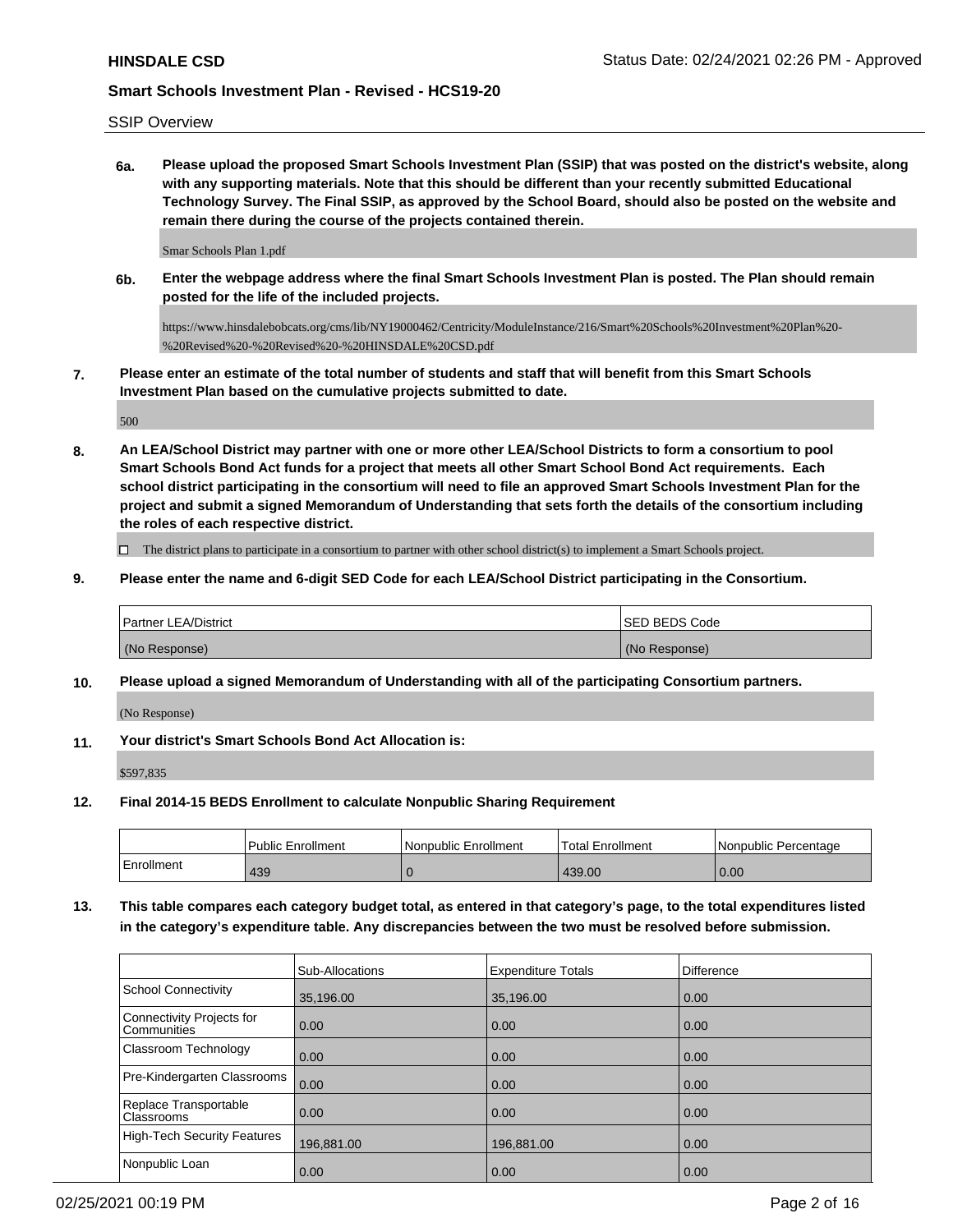# SSIP Overview

|         | Sub-Allocations | Expenditure Totals | Difference |
|---------|-----------------|--------------------|------------|
| Totals: | 232,077         | 232,077            |            |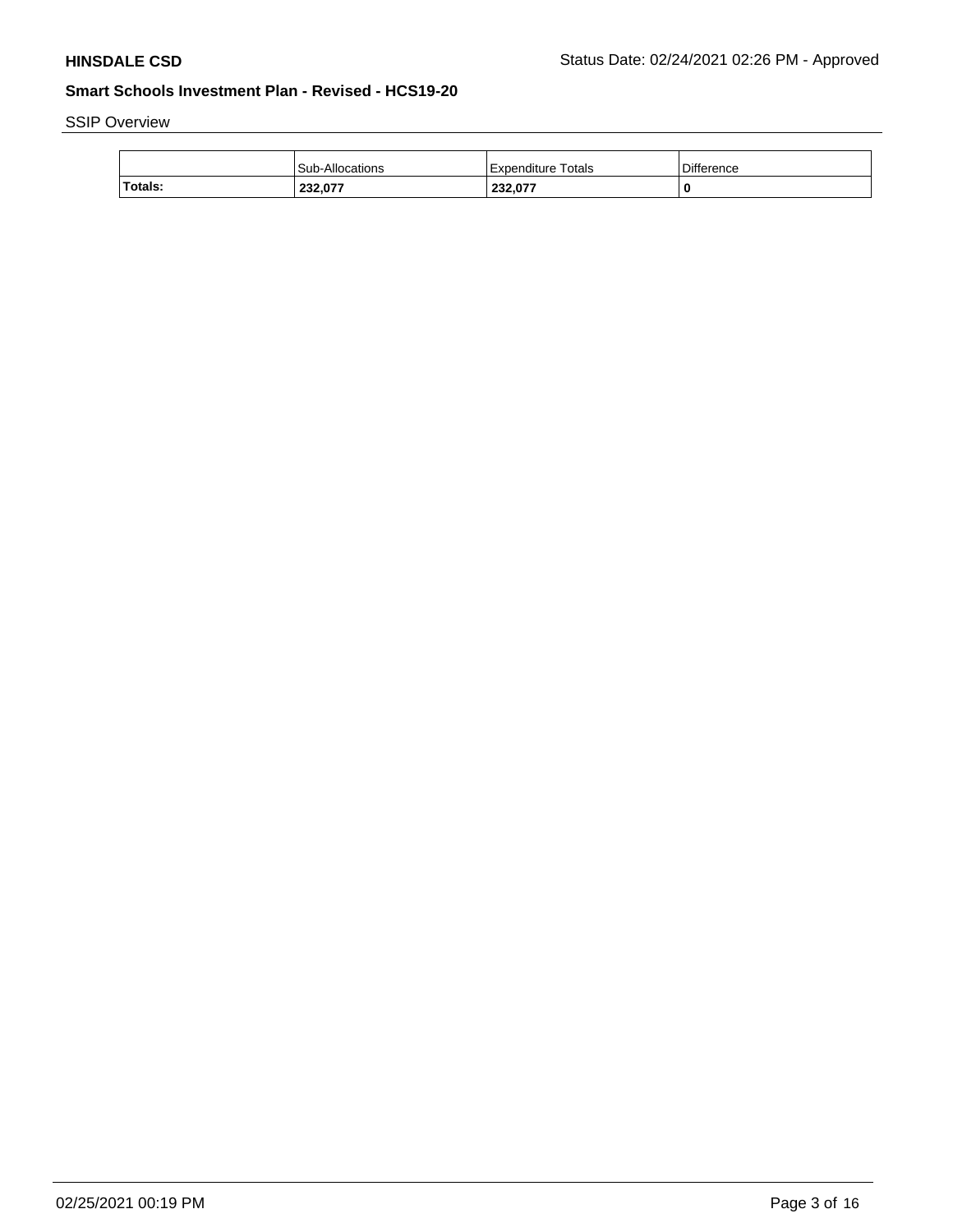School Connectivity

- **1. In order for students and faculty to receive the maximum benefit from the technology made available under the Smart Schools Bond Act, their school buildings must possess sufficient connectivity infrastructure to ensure that devices can be used during the school day. Smart Schools Investment Plans must demonstrate that:**
	- **• sufficient infrastructure that meets the Federal Communications Commission's 100 Mbps per 1,000 students standard currently exists in the buildings where new devices will be deployed, or**
	- **• is a planned use of a portion of Smart Schools Bond Act funds, or**
	- **• is under development through another funding source.**

**Smart Schools Bond Act funds used for technology infrastructure or classroom technology investments must increase the number of school buildings that meet or exceed the minimum speed standard of 100 Mbps per 1,000 students and staff within 12 months. This standard may be met on either a contracted 24/7 firm service or a "burstable" capability. If the standard is met under the burstable criteria, it must be:**

**1. Specifically codified in a service contract with a provider, and**

**2. Guaranteed to be available to all students and devices as needed, particularly during periods of high demand, such as computer-based testing (CBT) periods.**

## **Please describe how your district already meets or is planning to meet this standard within 12 months of plan submission.**

In order to ensure proper infrastructure to support the increase in wireless technology and high tech security features, the district upgraded our Server room by adding a dedicated cooling system and replace switches with capital and local funds. The district also needs to upgrade wiring to ensure functionality of wireless technology and high tech security systems..

### **Wiring Upgrades**

Currently, the wiring in our server room supports approximately 1 G. With the increased security and safety technology along with an increase in wireless technology used by staff and students, the wiring needed will be closer to 10 G. With these improvements, the district should have sufficient wiring for approximately twenty years.

- **1a. If a district believes that it will be impossible to meet this standard within 12 months, it may apply for a waiver of this requirement, as described on the Smart Schools website. The waiver must be filed and approved by SED prior to submitting this survey.**
	- $\Box$  By checking this box, you are certifying that the school district has an approved waiver of this requirement on file with the New York State Education Department.
- **2. Connectivity Speed Calculator (Required). If the district currently meets the required speed, enter "Currently Met" in the last box: Expected Date When Required Speed Will be Met.**

|                         | l Number of<br><b>Students</b> | Required Speed<br>lin Mbps | Current Speed in Expected Speed<br><b>Mbps</b> | to be Attained                     | Expected Date<br>When Required |
|-------------------------|--------------------------------|----------------------------|------------------------------------------------|------------------------------------|--------------------------------|
|                         |                                |                            |                                                | Within 12 Months Speed Will be Met |                                |
| <b>Calculated Speed</b> | 415                            | 41.50                      | 1000                                           | 1000                               | currently met                  |

## **3. Describe how you intend to use Smart Schools Bond Act funds for high-speed broadband and/or wireless connectivity projects in school buildings.**

Prior to Smart Schools Bond Act funding the district has used local and state funding to improve high-speed broadband and wireless connectivity in the school building. These initiatives began with a capital project in 2008 that initially installed wireless hubs within the school building. Another project funded with E-rate funds increased the number of wireless hubs to support the increase in wireless technology. Throughout, we have relied on the services of Erie 1 and the Western New York Regional Information Center for high-speed broadband services. We continue to budget annually to provide these services.

As we move forward using Smart Schools Bond Act funding, we will improve our district infrastructure to support our 1:1 wireless initiative. In 2018-2019, we began offering 1:1 technology to our twelfth grade students through the use of laptops. We expanded upon this intiative in 2019-2020 to include 1:1 for all of our students across all grade levels. Grades four through twelve all have laptops, and students in grades pre-kindergarten through third all have Ipads for school use. We have found that this 1:1 initiative provides equal access for all students to technology while also increasing the amount of time available for instruction in classrooms. Without having to share login credentials across shared devices, students are able to spend less time waiting for "booting up" and can instead dive right into their device and work almost instantaneously.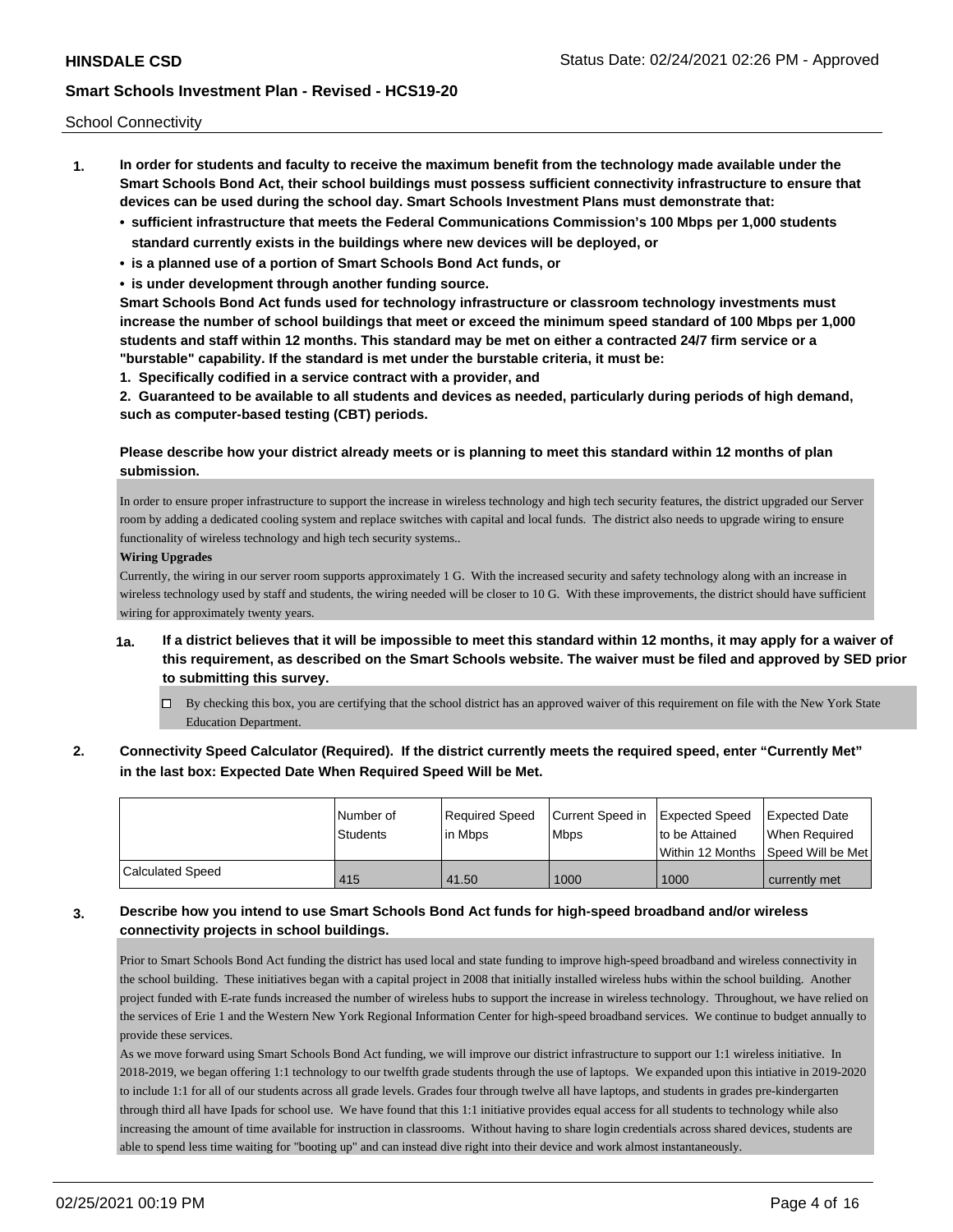### School Connectivity

**4. Describe the linkage between the district's District Instructional Technology Plan and how the proposed projects will improve teaching and learning. (There should be a link between your response to this question and your responses to Question 1 in Section IV - NYSED Initiatives Alignment: "Explain how the district use of instructional technology will serve as a part of a comprehensive and sustained effort to support rigorous academic standards attainment and performance improvement for students."** 

### **Your answer should also align with your answers to the questions in Section II - Strategic Technology Planning and the associated Action Steps in Section III - Action Plan.)**

The proposed school connectivity project focuses on improved infrastructure to support 21st Century technology. The Hinsdale Central School District has recognized the need of building students 21st Century Skills and finding ways to integrate technology into all curriculum. We have a district wide tech curriculum that is broken down by grade level and details expectations for all students before they leave that grade. Hinsdale has also had an educational tech integrator one day a week to help teachers as needed and to help with technology integration workshops since September 2010. Hinsdale works with Erie 1 and various CSLO trainers to bring new technology integration ideas for our faculty. Our curriculum goals include:

Goal #1: Expanding student knowledge of technology for creativity and innovation, This goal will be accomplished by:

- participation in school and statewide science competitions using digital media
- using digital media to demonstrate learning and participate in co-curricular events such as Lego League, Scholastic Challenge, Vex Robotics and Odyssey of the Mind.

• using a variety of digital media such as FliGrid, Mystery Skype and Zoom to communicate with teachers, classmates and students around the world.

Goal #2: Increase use of digital media in communication and using technology for effective research and to build their informational fluency. This goal will be accomplished through:

- the use of video streaming, Distance Learning, and written communication
- use of technology will allow students to connect and share projects and ideas about their communities with others via Adobe Connect, distance learning, blogs and wikis
- use of Zoom and Microsoft Teams to coordinate reserach and engage in dialogue woth experts in career fields around the world to open up more choices for our students as to potential career paths they may not have originally thought about.

Goal #3: Students will learn how to effectively research and build their informational fluency

- research in various courses (all in grades 1-12 will research in English Language Arts)
- research wars and civilizations by finding accurate information online and then choosing appropriate tools for creating multimedia content to present their information

Goal #4:Integration of Critical Thinking and Problem Solving into student research projects

- students will use technology to define authentic problems, ask thoughtful questions, design a plan of inquiry, collect and analyze data and formalize decisions using technology
- students will sue technology to challenge their own thinking on current events, world news and explore bias to become a more well-rounded global citizen

Goal #5: Students learn to become positive digital citizens and practice safe, legal and responsible actions online

- use of district wide technology curriculum that has been written, adopted and integrated into the curriculum
- student e-mail accounts in grades 9-12 used for class assignments and distance learning classes
- allow students to responsibly use personal technology devices during lunch and study halls

As technology needs increase for both staff and students, Hinsdale needs to invest in the infrastructure necessary to support current and future initiatives. In our research for the Smart School Investment plan, we found that the proposed school connectivity projects should support the needs of current students and students who attend Hinsdale for the next 10-12 years.

## **5. If the district wishes to have students and staff access the Internet from wireless devices within the school building, or in close proximity to it, it must first ensure that it has a robust Wi-Fi network in place that has sufficient bandwidth to meet user demand.**

### **Please describe how you have quantified this demand and how you plan to meet this demand.**

Hinsdale CSD participates in the ERIE 1 BOCES technology consortium. We have annuall used E-rate funding to increase our Wi-Fi network bandwidth to 1.0 GB. Our goal is to be able to have all students 1:1 with technolog devices.

**6. Smart Schools plans with any expenditures in the School Connectivity category require a project number from the Office of Facilities Planning. Districts must submit an SSBA LOI and receive project numbers prior to submitting the SSIP. As indicated on the LOI, some projects may be eligible for a streamlined review and will not require a**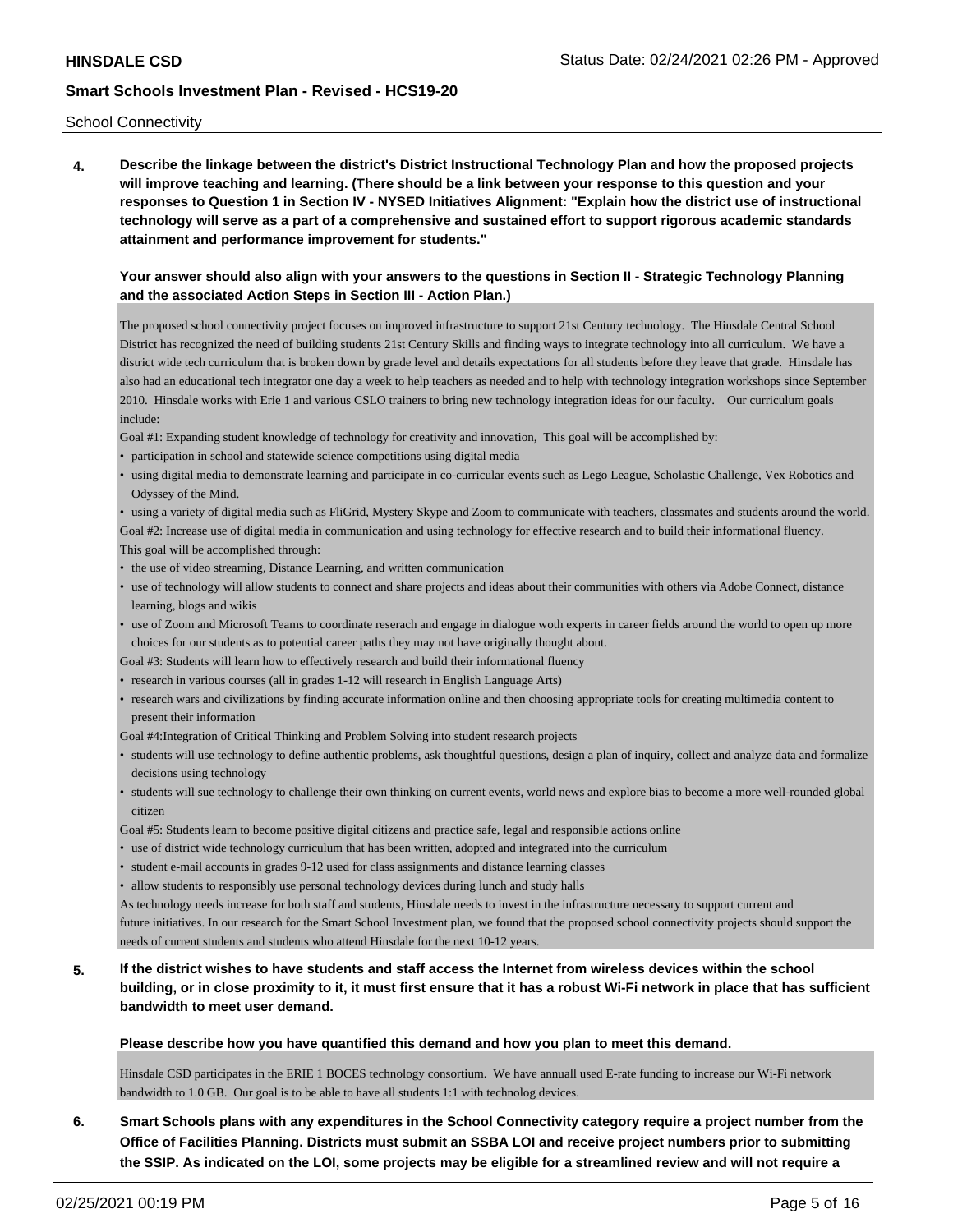### School Connectivity

### **building permit.**

**Please indicate on a separate row each project number given to you by the Office of Facilities Planning.**

| Project Number  |  |
|-----------------|--|
|                 |  |
|                 |  |
|                 |  |
| 041401040001BA1 |  |
|                 |  |
|                 |  |

**7. Certain high-tech security and connectivity infrastructure projects may be eligible for an expedited review process as determined by the Office of Facilities Planning.**

**Was your project deemed eligible for streamlined review?**

Yes

**7a. Districts that choose the Streamlined Review Process will be required to certify that they have reviewed all installations with their licensed architect or engineer of record and provide that person's name and license number. The licensed professional must review the products and proposed method of installation prior to implementation and review the work during and after completion in order to affirm that the work was codecompliant, if requested.**

I certify that I have reviewed all installations with a licensed architect or engineer of record.

## **8. Include the name and license number of the architect or engineer of record.**

| Name            | License Number |
|-----------------|----------------|
| Thomas McElheny | 59176          |

**9. Public Expenditures – Loanable (Counts toward the nonpublic loan calculation)**

| Select the allowable expenditure type.<br>Repeat to add another item under each type. | <b>PUBLIC</b> Items to be<br>Purchased | Quantity         | Cost Per Item    | <b>Total Cost</b> |
|---------------------------------------------------------------------------------------|----------------------------------------|------------------|------------------|-------------------|
| (No Response)                                                                         | (No Response)                          | (No<br>Response) | (No<br>Response) | 0.00              |
|                                                                                       |                                        |                  | 0.00             |                   |

### **10. Public Expenditures – Non-Loanable (Does not count toward nonpublic loan calculation)**

| Select the allowable expenditure | <b>PUBLIC</b> Items to be purchased      | Quantity | Cost per Item | <b>Total Cost</b> |
|----------------------------------|------------------------------------------|----------|---------------|-------------------|
| type.                            |                                          |          |               |                   |
| Repeat to add another item under |                                          |          |               |                   |
| each type.                       |                                          |          |               |                   |
| Connections/Components           | Cat 6 Bertek Blue Cable                  | 34       | 225.99        | 7,683.66          |
| <b>Connections/Components</b>    | Cat 6 RJ 45 Ortonics jack 25 ct bag      | 11       | 131.00        | 1,441.00          |
| <b>Connections/Components</b>    | <b>Ortronics Patch Panels</b>            | 10       | 41.50         | 415.00            |
| <b>Connections/Components</b>    | Cat 6 Blue 3' Patch Cable                | 268      | 2.74          | 734.32            |
| <b>Connections/Components</b>    | SMB Ortronics Keystone 2 Port Fog<br>Wh. | 134      | 2.24          | 300.16            |
| <b>Connections/Components</b>    | Magnet for Shuttered box                 | 268      | 1.59          | 426.12            |
| <b>Connections/Components</b>    | TF6-OM4-PL-LCLC-300-1PE Fiber            | 1        | 833.00        | 833.00            |
| <b>Connections/Components</b>    | Labor hours                              | 329      | 68.00         | 22,372.00         |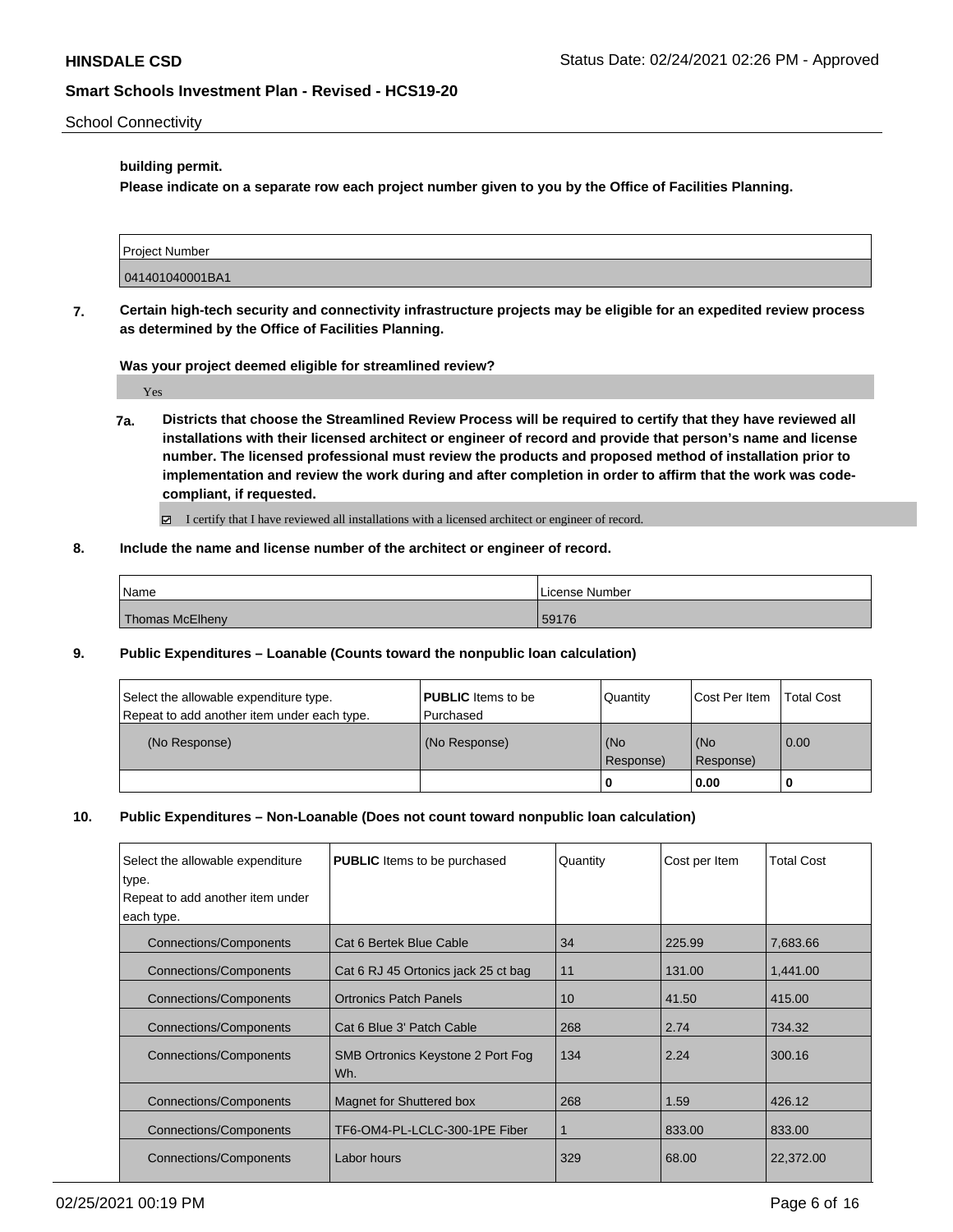School Connectivity

| Select the allowable expenditure<br>type.<br>Repeat to add another item under<br>each type. | <b>PUBLIC</b> Items to be purchased                             | Quantity       | Cost per Item | Total Cost |
|---------------------------------------------------------------------------------------------|-----------------------------------------------------------------|----------------|---------------|------------|
| <b>Connections/Components</b>                                                               | LC/LC DUPLEX 10GB OM4 2 METER<br><b>AQUA</b>                    | $\overline{4}$ | 23.00         | 92.00      |
| <b>Connections/Components</b>                                                               | Closet Connection Housing 1U F/2<br><b>PNLS</b>                 | $\overline{2}$ | 204.00        | 408.00     |
| <b>Connections/Components</b>                                                               | <b>CLOSET CONNECTION HOUSING</b><br>ADAPTER PANEL 3 DUP LC AQUA | $\overline{2}$ | 45.37         | 90.74      |
| <b>Connections/Components</b>                                                               | Misc. Parts: piping, rings, straps,<br>raceway, magnets         |                | 400.00        | 400.00     |
|                                                                                             |                                                                 | 1,064          | 1,978.43      | 35,196     |

## **11. Final 2014-15 BEDS Enrollment to calculate Nonpublic Sharing Requirement (no changes allowed.)**

|            | Public Enrollment | Nonpublic Enrollment | Total Enrollment | Nonpublic Percentage |
|------------|-------------------|----------------------|------------------|----------------------|
| Enrollment | 439               |                      | 439.00           | 0.00                 |

### **12. Total Public Budget - Loanable (Counts toward the nonpublic loan calculation)**

|                                                 | Public Allocations | <b>Estimated Nonpublic Loan</b><br>Amount | <b>Estimated Total Sub-Allocations</b> |
|-------------------------------------------------|--------------------|-------------------------------------------|----------------------------------------|
| Network/Access Costs                            | (No Response)      | 0.00                                      | 0.00                                   |
| School Internal Connections and  <br>Components | (No Response)      | 0.00                                      | 0.00                                   |
| Other                                           | (No Response)      | 0.00                                      | 0.00                                   |
| Totals:                                         | 0.00               | 0                                         |                                        |

## **13. Total Public Budget – Non-Loanable (Does not count toward the nonpublic loan calculation)**

|                                                   | Sub-<br>Allocation |
|---------------------------------------------------|--------------------|
| Network/Access Costs                              | (No Response)      |
| <b>Outside Plant Costs</b>                        | (No Response)      |
| <b>School Internal Connections and Components</b> | 35,196.00          |
| Professional Services                             | (No Response)      |
| Testing                                           | (No Response)      |
| <b>Other Upfront Costs</b>                        | (No Response)      |
| <b>Other Costs</b>                                | (No Response)      |
| <b>Totals:</b>                                    | 35,196.00          |

## **14. School Connectivity Totals**

|                      | Total Sub-Allocations |
|----------------------|-----------------------|
| Total Loanable Items | 0.00                  |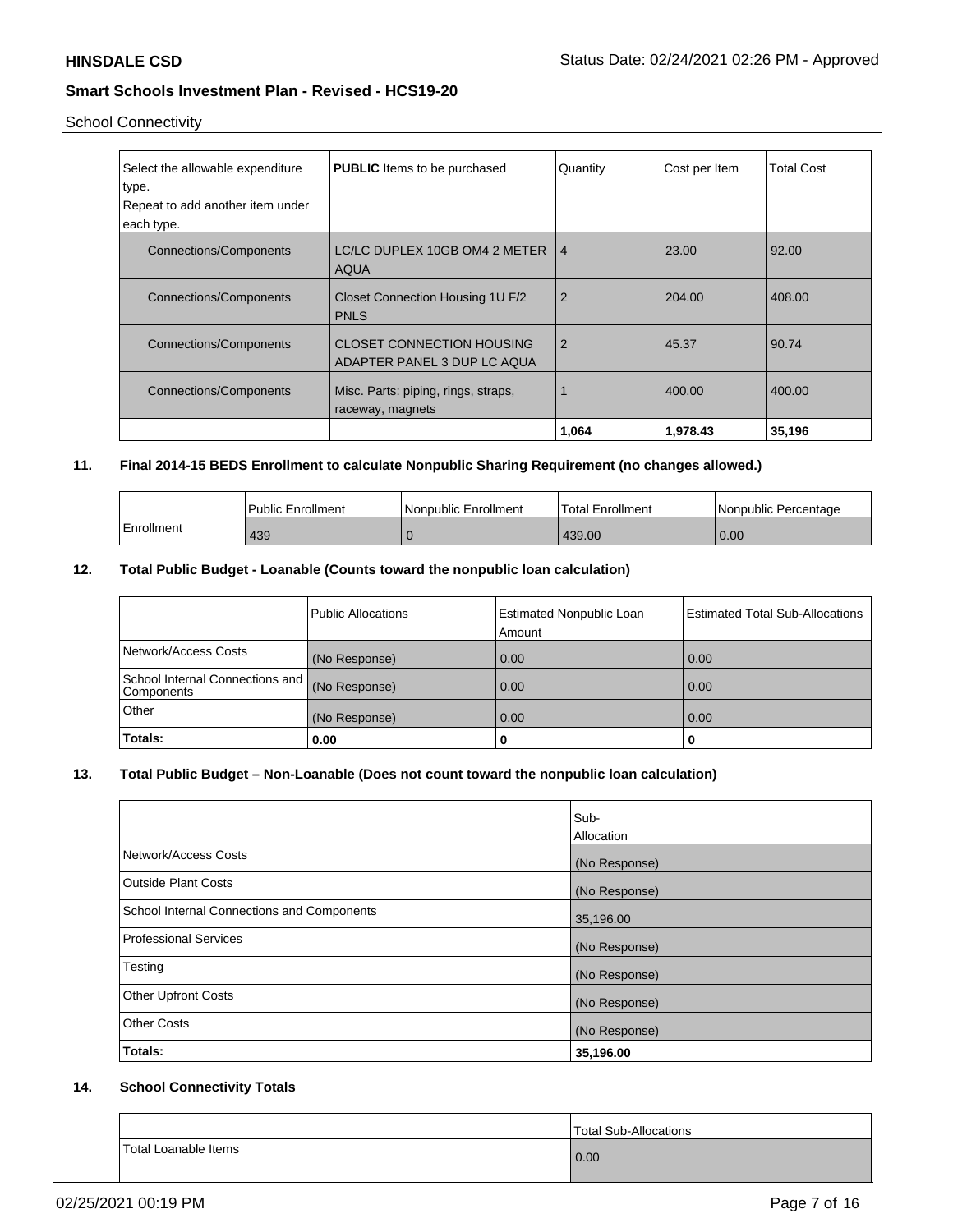School Connectivity

|                          | <sup>1</sup> Total Sub-Allocations |
|--------------------------|------------------------------------|
| Total Non-loanable Items | 35,196.00                          |
| Totals:                  | 35,196                             |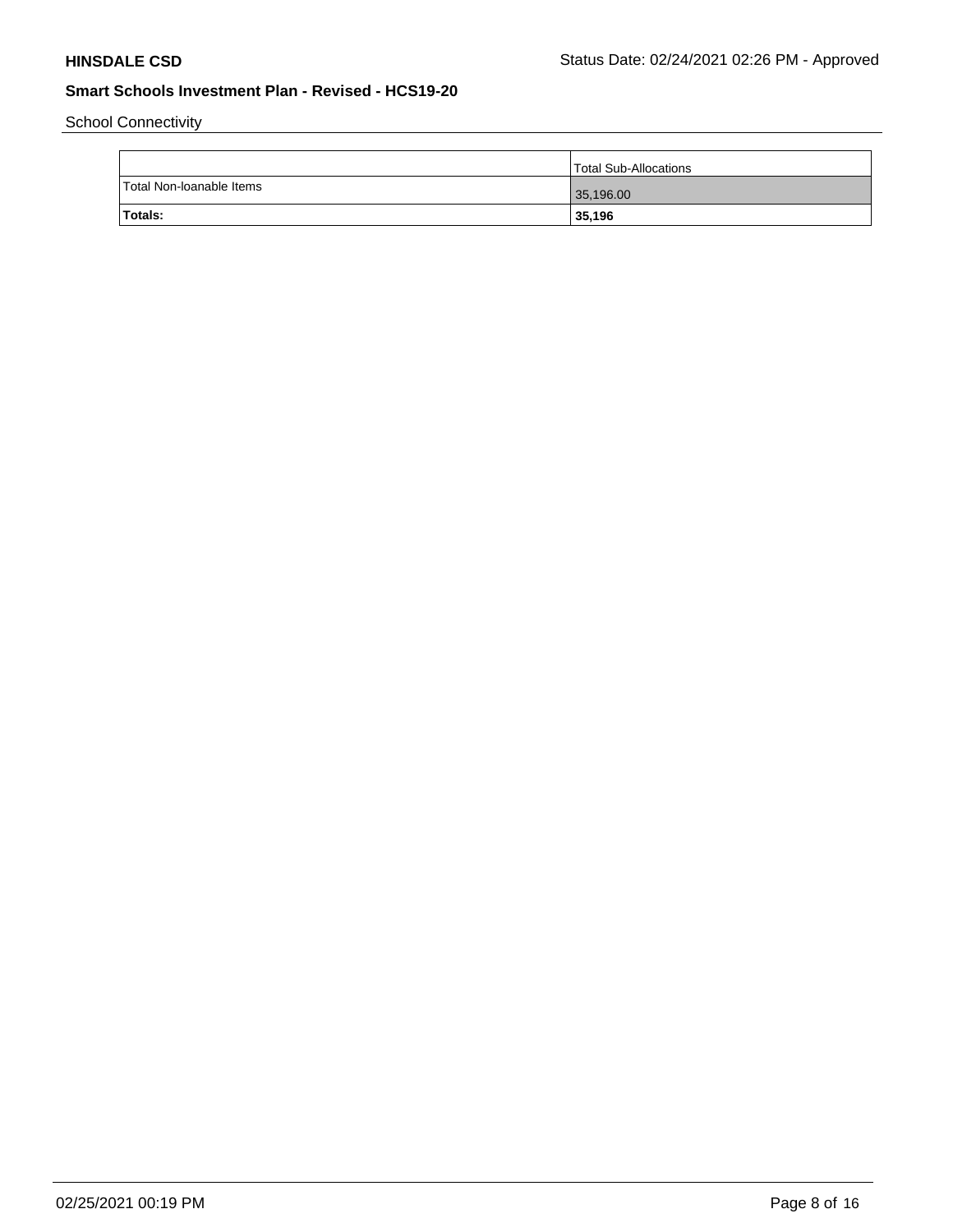Community Connectivity (Broadband and Wireless)

**1. Describe how you intend to use Smart Schools Bond Act funds for high-speed broadband and/or wireless connectivity projects in the community.**

(No Response)

**2. Please describe how the proposed project(s) will promote student achievement and increase student and/or staff access to the Internet in a manner that enhances student learning and/or instruction outside of the school day and/or school building.**

(No Response)

**3. Community connectivity projects must comply with all the necessary local building codes and regulations (building and related permits are not required prior to plan submission).**

 $\Box$  I certify that we will comply with all the necessary local building codes and regulations.

**4. Please describe the physical location of the proposed investment.**

(No Response)

**5. Please provide the initial list of partners participating in the Community Connectivity Broadband Project, along with their Federal Tax Identification (Employer Identification) number.**

| <b>Project Partners</b> | l Federal ID # |
|-------------------------|----------------|
| (No Response)           | (No Response)  |

**6. Please detail the type, quantity, per unit cost and total cost of the eligible items under each sub-category.**

| Select the allowable expenditure | Item to be purchased | Quantity      | Cost per Item | <b>Total Cost</b> |
|----------------------------------|----------------------|---------------|---------------|-------------------|
| type.                            |                      |               |               |                   |
| Repeat to add another item under |                      |               |               |                   |
| each type.                       |                      |               |               |                   |
| (No Response)                    | (No Response)        | (No Response) | (No Response) | 0.00              |
|                                  |                      | o             | 0.00          |                   |

**7. If you are submitting an allocation for Community Connectivity, complete this table.**

**Note that the calculated Total at the bottom of the table must equal the Total allocation for this category that you entered in the SSIP Overview overall budget.**

|                                    | Sub-Allocation |
|------------------------------------|----------------|
| Network/Access Costs               | (No Response)  |
| Outside Plant Costs                | (No Response)  |
| <b>Tower Costs</b>                 | (No Response)  |
| <b>Customer Premises Equipment</b> | (No Response)  |
| <b>Professional Services</b>       | (No Response)  |
| Testing                            | (No Response)  |
| <b>Other Upfront Costs</b>         | (No Response)  |
| <b>Other Costs</b>                 | (No Response)  |
| Totals:                            | 0.00           |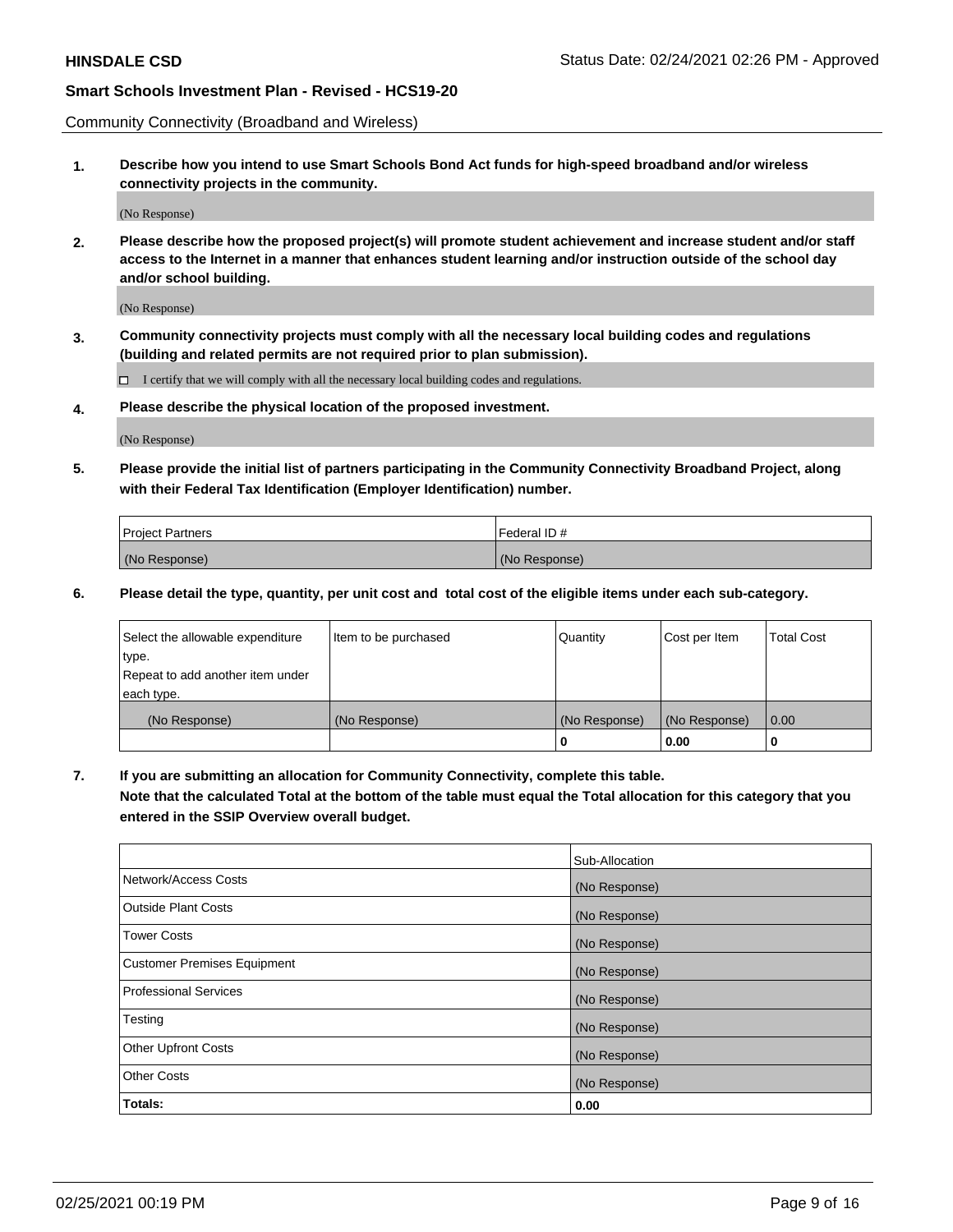### Classroom Learning Technology

**1. In order for students and faculty to receive the maximum benefit from the technology made available under the Smart Schools Bond Act, their school buildings must possess sufficient connectivity infrastructure to ensure that devices can be used during the school day. Smart Schools Investment Plans must demonstrate that sufficient infrastructure that meets the Federal Communications Commission's 100 Mbps per 1,000 students standard currently exists in the buildings where new devices will be deployed, or is a planned use of a portion of Smart Schools Bond Act funds, or is under development through another funding source. Smart Schools Bond Act funds used for technology infrastructure or classroom technology investments must increase the number of school buildings that meet or exceed the minimum speed standard of 100 Mbps per 1,000 students and staff within 12 months. This standard may be met on either a contracted 24/7 firm service or a**

- **"burstable" capability. If the standard is met under the burstable criteria, it must be:**
- **1. Specifically codified in a service contract with a provider, and**

**2. Guaranteed to be available to all students and devices as needed, particularly during periods of high demand, such as computer-based testing (CBT) periods.**

**Please describe how your district already meets or is planning to meet this standard within 12 months of plan submission.**

(No Response)

- **1a. If a district believes that it will be impossible to meet this standard within 12 months, it may apply for a waiver of this requirement, as described on the Smart Schools website. The waiver must be filed and approved by SED prior to submitting this survey.**
	- By checking this box, you are certifying that the school district has an approved waiver of this requirement on file with the New York State Education Department.
- **2. Connectivity Speed Calculator (Required). If the district currently meets the required speed, enter "Currently Met" in the last box: Expected Date When Required Speed Will be Met.**

|                  | l Number of     | Required Speed | Current Speed in | <b>Expected Speed</b> | <b>Expected Date</b>                |
|------------------|-----------------|----------------|------------------|-----------------------|-------------------------------------|
|                  | <b>Students</b> | l in Mbps      | l Mbps           | to be Attained        | When Required                       |
|                  |                 |                |                  |                       | Within 12 Months  Speed Will be Met |
| Calculated Speed | (No Response)   | 0.00           | (No Response)    | l (No Response)       | (No Response)                       |

**3. If the district wishes to have students and staff access the Internet from wireless devices within the school building, or in close proximity to it, it must first ensure that it has a robust Wi-Fi network in place that has sufficient bandwidth to meet user demand.**

**Please describe how you have quantified this demand and how you plan to meet this demand.**

(No Response)

**4. All New York State public school districts are required to complete and submit an Instructional Technology Plan survey to the New York State Education Department in compliance with Section 753 of the Education Law and per Part 100.12 of the Commissioner's Regulations.**

**Districts that include educational technology purchases as part of their Smart Schools Investment Plan must have a submitted and approved Instructional Technology Plan survey on file with the New York State Education Department.**

- By checking this box, you are certifying that the school district has an approved Instructional Technology Plan survey on file with the New York State Education Department.
- **5. Describe the devices you intend to purchase and their compatibility with existing or planned platforms or systems. Specifically address the adequacy of each facility's electrical, HVAC and other infrastructure necessary to install and support the operation of the planned technology.**

(No Response)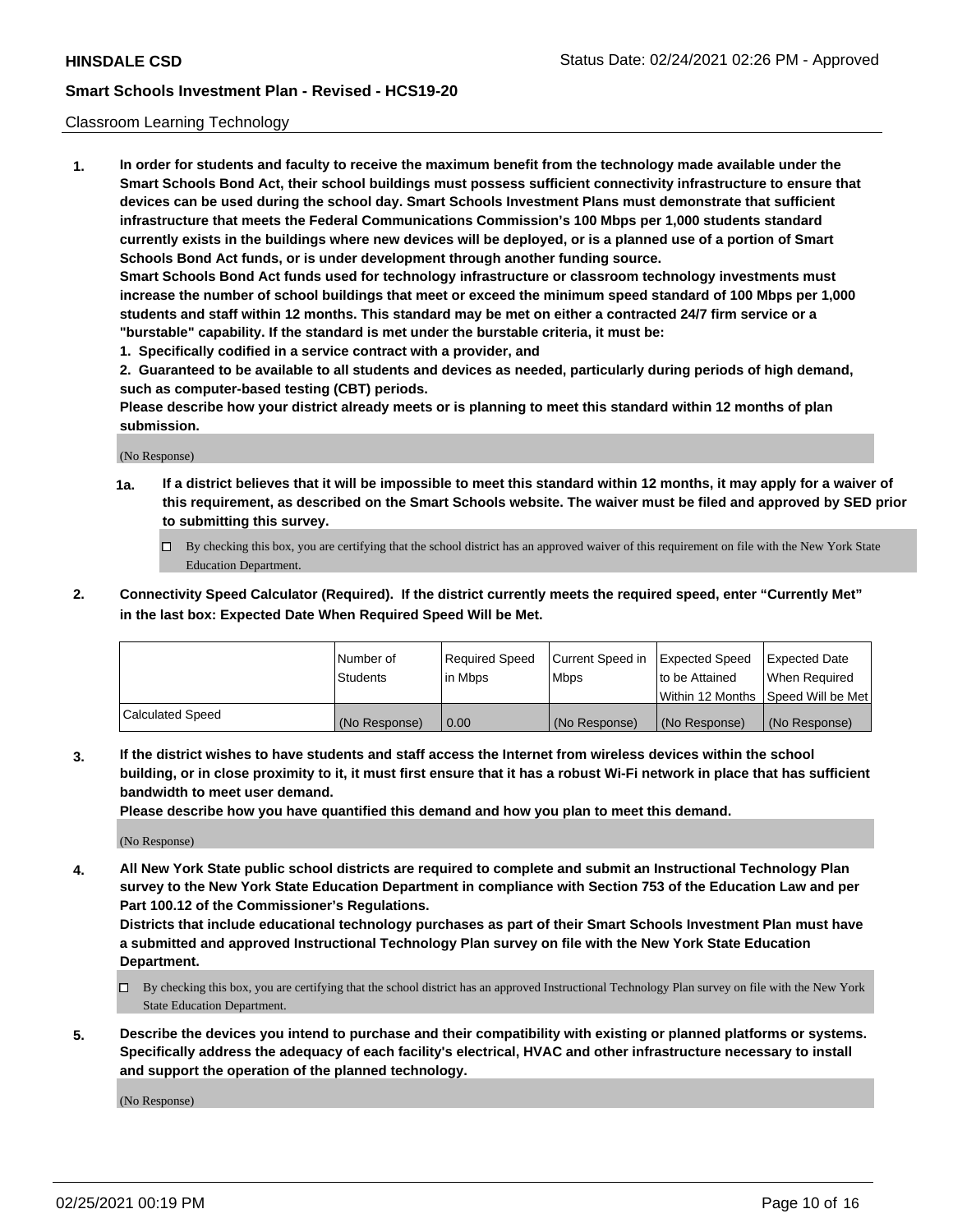### Classroom Learning Technology

- **6. Describe how the proposed technology purchases will:**
	- **> enhance differentiated instruction;**
	- **> expand student learning inside and outside the classroom;**
	- **> benefit students with disabilities and English language learners; and**
	- **> contribute to the reduction of other learning gaps that have been identified within the district.**

**The expectation is that districts will place a priority on addressing the needs of students who struggle to succeed in a rigorous curriculum. Responses in this section should specifically address this concern and align with the district's Instructional Technology Plan (in particular Question 2 of E. Curriculum and Instruction: "Does the district's instructional technology plan address the needs of students with disabilities to ensure equitable access to instruction, materials and assessments?" and Question 3 of the same section: "Does the district's instructional technology plan address the provision of assistive technology specifically for students with disabilities to ensure access to and participation in the general curriculum?")**

**In addition, describe how the district ensures equitable access to instruction, materials and assessments and participation in the general curriculum for both SWD and English Language Learners/Multilingual Learners (ELL/MLL) students.**

(No Response)

**7. Where appropriate, describe how the proposed technology purchases will enhance ongoing communication with parents and other stakeholders and help the district facilitate technology-based regional partnerships, including distance learning and other efforts.**

(No Response)

**8. Describe the district's plan to provide professional development to ensure that administrators, teachers and staff can employ the technology purchased to enhance instruction successfully.**

**Note: This response should be aligned and expanded upon in accordance with your district's response to Question 1 of F. Professional Development of your Instructional Technology Plan: "Please provide a summary of professional development offered to teachers and staff, for the time period covered by this plan, to support technology to enhance teaching and learning. Please include topics, audience and method of delivery within your summary."**

(No Response)

- **9. Districts must contact one of the SUNY/CUNY teacher preparation programs listed on the document on the left side of the page that supplies the largest number of the district's new teachers to request advice on innovative uses and best practices at the intersection of pedagogy and educational technology.**
	- By checking this box, you certify that you have contacted the SUNY/CUNY teacher preparation program that supplies the largest number of your new teachers to request advice on these issues.
	- **9a. Please enter the name of the SUNY or CUNY Institution that you contacted.**

(No Response)

**9b. Enter the primary Institution phone number.**

(No Response)

**9c. Enter the name of the contact person with whom you consulted and/or will be collaborating with on innovative uses of technology and best practices.**

(No Response)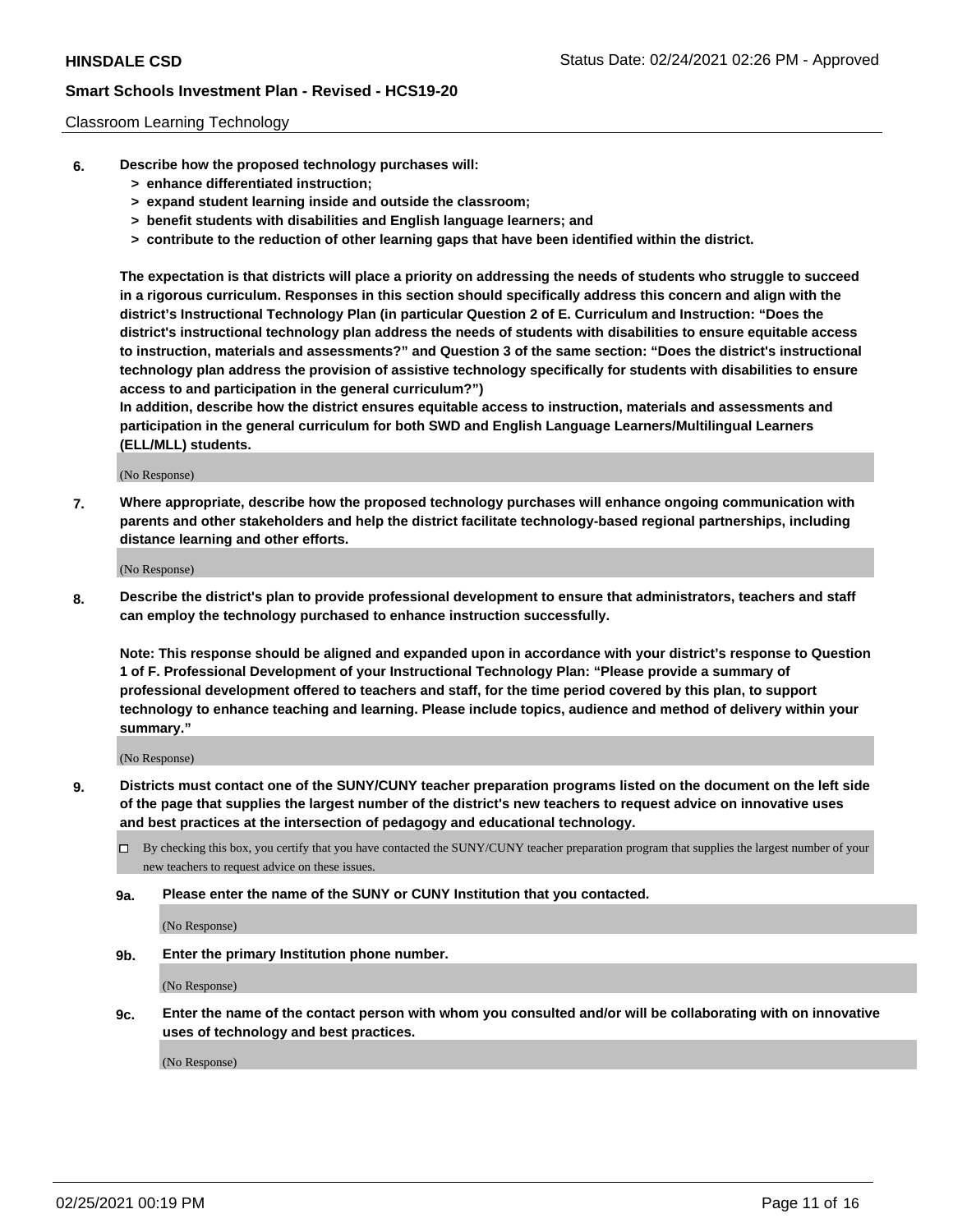### Classroom Learning Technology

**10. To ensure the sustainability of technology purchases made with Smart Schools funds, districts must demonstrate a long-term plan to maintain and replace technology purchases supported by Smart Schools Bond Act funds. This sustainability plan shall demonstrate a district's capacity to support recurring costs of use that are ineligible for Smart Schools Bond Act funding such as device maintenance, technical support, Internet and wireless fees, maintenance of hotspots, staff professional development, building maintenance and the replacement of incidental items. Further, such a sustainability plan shall include a long-term plan for the replacement of purchased devices and equipment at the end of their useful life with other funding sources.**

 $\Box$  By checking this box, you certify that the district has a sustainability plan as described above.

**11. Districts must ensure that devices purchased with Smart Schools Bond funds will be distributed, prepared for use, maintained and supported appropriately. Districts must maintain detailed device inventories in accordance with generally accepted accounting principles.**

By checking this box, you certify that the district has a distribution and inventory management plan and system in place.

#### **12. Please detail the type, quantity, per unit cost and total cost of the eligible items under each sub-category.**

| Select the allowable expenditure<br>type.<br>Repeat to add another item under | Item to be Purchased | Quantity      | Cost per Item | <b>Total Cost</b> |
|-------------------------------------------------------------------------------|----------------------|---------------|---------------|-------------------|
| each type.<br>(No Response)                                                   | (No Response)        | (No Response) | (No Response) | 0.00              |
|                                                                               |                      | 0             | 0.00          |                   |

### **13. Final 2014-15 BEDS Enrollment to calculate Nonpublic Sharing Requirement (no changes allowed.)**

|            | <b>Public Enrollment</b> | Nonpublic Enrollment | <b>Total Enrollment</b> | Nonpublic<br>l Percentage |
|------------|--------------------------|----------------------|-------------------------|---------------------------|
| Enrollment | 439                      |                      | 439.00                  | 0.00                      |

## **14. If you are submitting an allocation for Classroom Learning Technology complete this table.**

|                         | Public School Sub-Allocation | <b>Estimated Nonpublic Loan</b><br>Amount<br>(Based on Percentage Above) | Estimated Total Public and<br>Nonpublic Sub-Allocation |
|-------------------------|------------------------------|--------------------------------------------------------------------------|--------------------------------------------------------|
| Interactive Whiteboards | (No Response)                | 0.00                                                                     | 0.00                                                   |
| Computer Servers        | (No Response)                | 0.00                                                                     | 0.00                                                   |
| Desktop Computers       | (No Response)                | 0.00                                                                     | 0.00                                                   |
| <b>Laptop Computers</b> | (No Response)                | 0.00                                                                     | 0.00                                                   |
| <b>Tablet Computers</b> | (No Response)                | 0.00                                                                     | 0.00                                                   |
| Other Costs             | (No Response)                | 0.00                                                                     | 0.00                                                   |
| Totals:                 | 0.00                         | 0                                                                        | 0                                                      |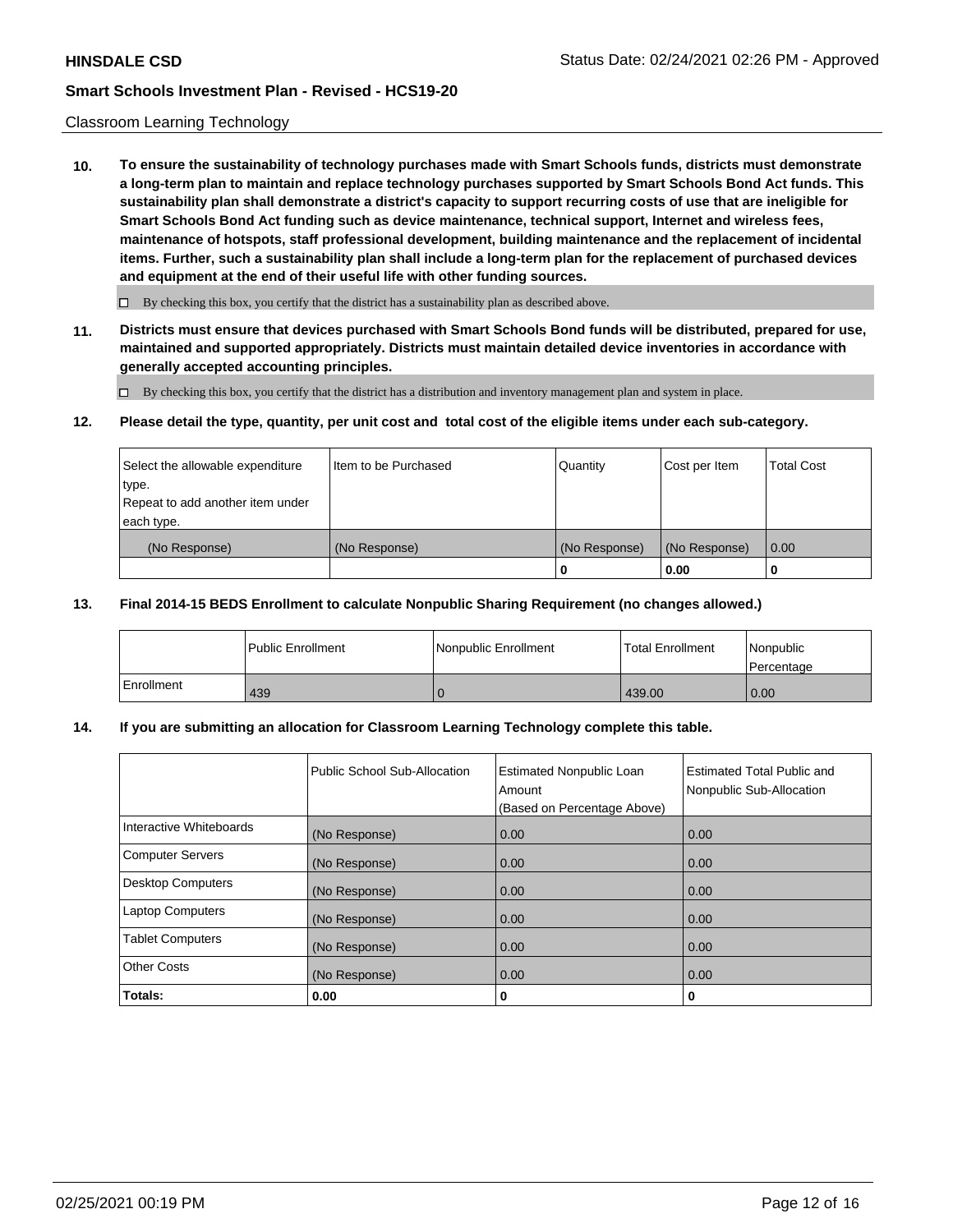#### Pre-Kindergarten Classrooms

**1. Provide information regarding how and where the district is currently serving pre-kindergarten students and justify the need for additional space with enrollment projections over 3 years.**

(No Response)

- **2. Describe the district's plan to construct, enhance or modernize education facilities to accommodate prekindergarten programs. Such plans must include:**
	- **Specific descriptions of what the district intends to do to each space;**
	- **An affirmation that new pre-kindergarten classrooms will contain a minimum of 900 square feet per classroom;**
	- **The number of classrooms involved;**
	- **The approximate construction costs per classroom; and**
	- **Confirmation that the space is district-owned or has a long-term lease that exceeds the probable useful life of the improvements.**

(No Response)

**3. Smart Schools Bond Act funds may only be used for capital construction costs. Describe the type and amount of additional funds that will be required to support ineligible ongoing costs (e.g. instruction, supplies) associated with any additional pre-kindergarten classrooms that the district plans to add.**

(No Response)

**4. All plans and specifications for the erection, repair, enlargement or remodeling of school buildings in any public school district in the State must be reviewed and approved by the Commissioner. Districts that plan capital projects using their Smart Schools Bond Act funds will undergo a Preliminary Review Process by the Office of Facilities Planning.**

**Please indicate on a separate row each project number given to you by the Office of Facilities Planning.**

| Project Number |  |
|----------------|--|
| (No Response)  |  |
|                |  |

**5. Please detail the type, quantity, per unit cost and total cost of the eligible items under each sub-category.**

| Select the allowable expenditure | Item to be purchased | Quantity      | Cost per Item | <b>Total Cost</b> |
|----------------------------------|----------------------|---------------|---------------|-------------------|
| type.                            |                      |               |               |                   |
| Repeat to add another item under |                      |               |               |                   |
| each type.                       |                      |               |               |                   |
| (No Response)                    | (No Response)        | (No Response) | (No Response) | 0.00              |
|                                  |                      | υ             | 0.00          |                   |

**6. If you have made an allocation for Pre-Kindergarten Classrooms, complete this table. Note that the calculated Total at the bottom of the table must equal the Total allocation for this category that you entered in the SSIP Overview overall budget.**

| Totals:                                  | 0.00           |
|------------------------------------------|----------------|
| <b>Other Costs</b>                       | (No Response)  |
| Enhance/Modernize Educational Facilities | (No Response)  |
| Construct Pre-K Classrooms               | (No Response)  |
|                                          | Sub-Allocation |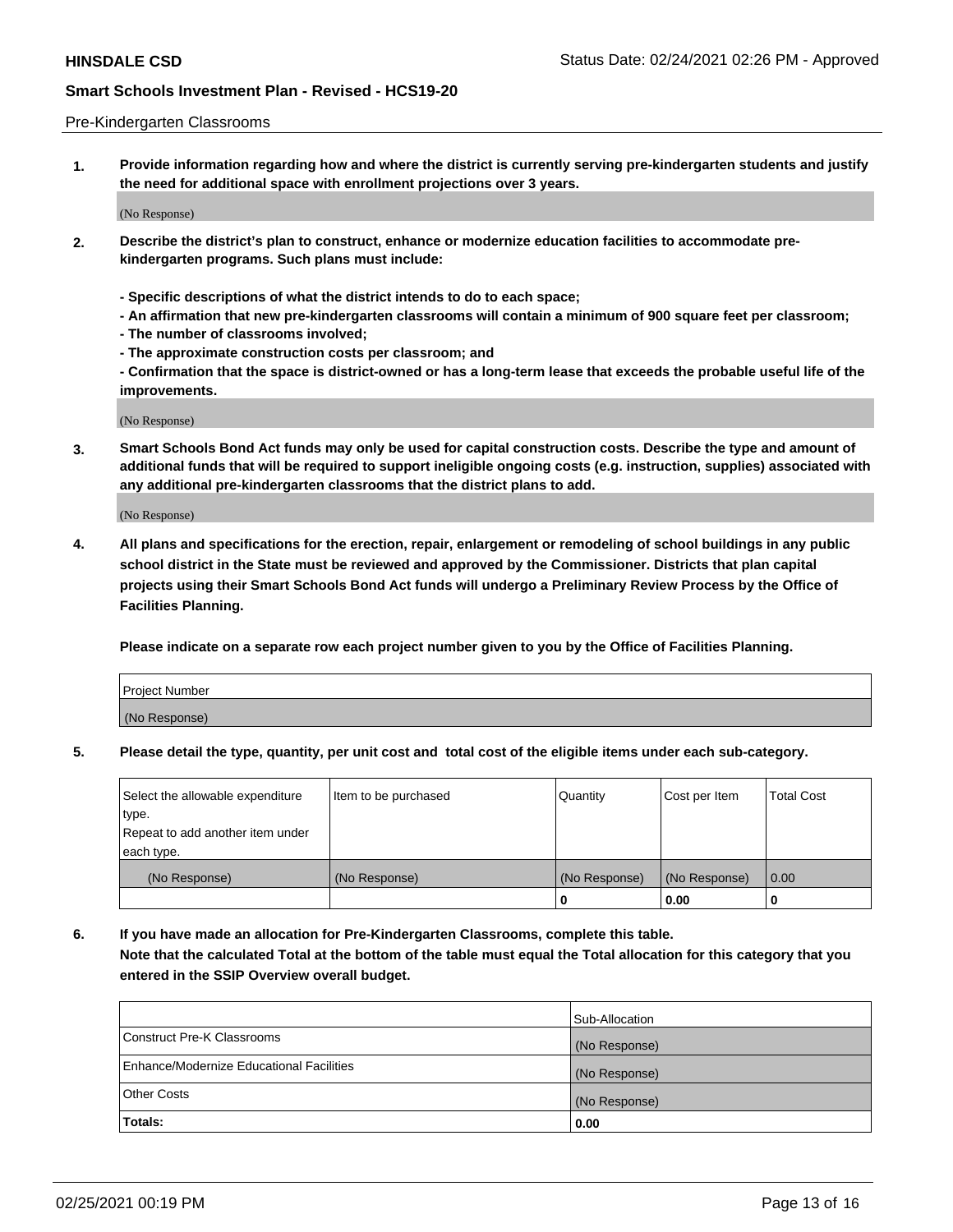Replace Transportable Classrooms

**1. Describe the district's plan to construct, enhance or modernize education facilities to provide high-quality instructional space by replacing transportable classrooms.**

(No Response)

**2. All plans and specifications for the erection, repair, enlargement or remodeling of school buildings in any public school district in the State must be reviewed and approved by the Commissioner. Districts that plan capital projects using their Smart Schools Bond Act funds will undergo a Preliminary Review Process by the Office of Facilities Planning.**

**Please indicate on a separate row each project number given to you by the Office of Facilities Planning.**

| Project Number |  |
|----------------|--|
|                |  |
|                |  |
|                |  |
|                |  |
| (No Response)  |  |
|                |  |
|                |  |
|                |  |

**3. For large projects that seek to blend Smart Schools Bond Act dollars with other funds, please note that Smart Schools Bond Act funds can be allocated on a pro rata basis depending on the number of new classrooms built that directly replace transportable classroom units.**

**If a district seeks to blend Smart Schools Bond Act dollars with other funds describe below what other funds are being used and what portion of the money will be Smart Schools Bond Act funds.**

(No Response)

**4. Please detail the type, quantity, per unit cost and total cost of the eligible items under each sub-category.**

| Select the allowable expenditure | Item to be purchased | Quantity      | Cost per Item | Total Cost |
|----------------------------------|----------------------|---------------|---------------|------------|
| ∣type.                           |                      |               |               |            |
| Repeat to add another item under |                      |               |               |            |
| each type.                       |                      |               |               |            |
| (No Response)                    | (No Response)        | (No Response) | (No Response) | 0.00       |
|                                  |                      | u             | 0.00          |            |

**5. If you have made an allocation for Replace Transportable Classrooms, complete this table. Note that the calculated Total at the bottom of the table must equal the Total allocation for this category that you entered in the SSIP Overview overall budget.**

|                                                | Sub-Allocation |
|------------------------------------------------|----------------|
| Construct New Instructional Space              | (No Response)  |
| Enhance/Modernize Existing Instructional Space | (No Response)  |
| Other Costs                                    | (No Response)  |
| Totals:                                        | 0.00           |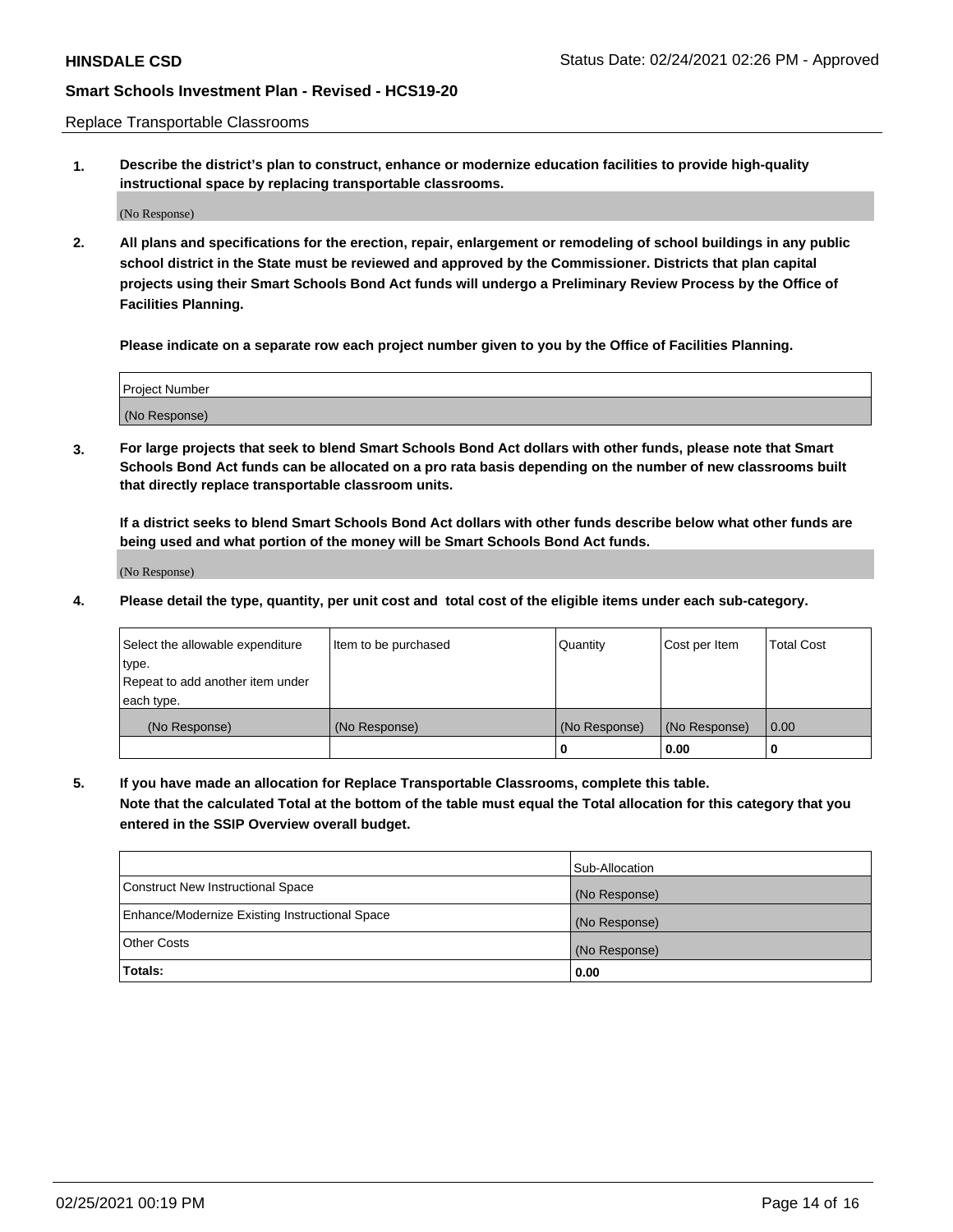### High-Tech Security Features

## **1. Describe how you intend to use Smart Schools Bond Act funds to install high-tech security features in school buildings and on school campuses.**

Hinsdale Central School plans to install a VoIP phone system and exterior strobe lights. These will be integrated into our existing secure door access system to increase security of student and staff. We also plan to install two emergency towers. One near our education pavilion which is located at the far south area of campus and another will be erected near our new soccer field also south of the main school building. All systems will work as part of a robust security and emergency notification system

#### **VoIP System**

The VoIP phone system will be installed to allow communications among all classrooms. Our current system, does not allow this. The VoIP system will be integrated with an alert system to be used in emergency situations. For these features, the handsets will need the ability to accept alerting messages and announcements. If possible this system will be integrated with a door closure system being installed as part of our Summer 2019 capital project. The door closure system will automatically release doors in the case of a school wide lockdown.

**2. All plans and specifications for the erection, repair, enlargement or remodeling of school buildings in any public school district in the State must be reviewed and approved by the Commissioner. Smart Schools plans with any expenditures in the High-Tech Security category require a project number from the Office of Facilities Planning. Districts must submit an SSBA LOI and receive project numbers prior to submitting the SSIP. As indicated on the LOI, some projects may be eligible for a streamlined review and will not require a building permit. Please indicate on a separate row each project number given to you by the Office of Facilities Planning.**

# Project Number

041401040001BA1

### **3. Was your project deemed eligible for streamlined Review?**

- Yes
	- $\square$  No
- **3a. Districts with streamlined projects must certify that they have reviewed all installations with their licensed architect or engineer of record, and provide that person's name and license number. The licensed professional must review the products and proposed method of installation prior to implementation and review the work during and after completion in order to affirm that the work was code-compliant, if requested.**

By checking this box, you certify that the district has reviewed all installations with a licensed architect or engineer of record.

**4. Include the name and license number of the architect or engineer of record.**

| Name            | License Number |
|-----------------|----------------|
| Thomas Mcelhany | 59176          |

### **5. Please detail the type, quantity, per unit cost and total cost of the eligible items under each sub-category.**

| Select the allowable expenditure<br>type.<br>Repeat to add another item under<br>each type. | Item to be purchased                        | Quantity       | Cost per Item | <b>Total Cost</b> |
|---------------------------------------------------------------------------------------------|---------------------------------------------|----------------|---------------|-------------------|
| <b>Electronic Security System</b>                                                           | Mitel VoIP migration system w/106<br>phones |                | 87.309.00     | 87.309.00         |
| <b>Electronic Security System</b>                                                           | VIP-130AL-M-SA IP Horn Marine<br>(white)    | $\overline{4}$ | 495.00        | 1.980.00          |
| <b>Electronic Security System</b>                                                           | VIP-480AL-GY-SA IP Flexhorn-Gray            | 6              | 513.00        | 3,078.00          |
| <b>Electronic Security System</b>                                                           | VIP-429A-D-SA IP Talkback Speaker           | 11             | 722.00        | 7.942.00          |